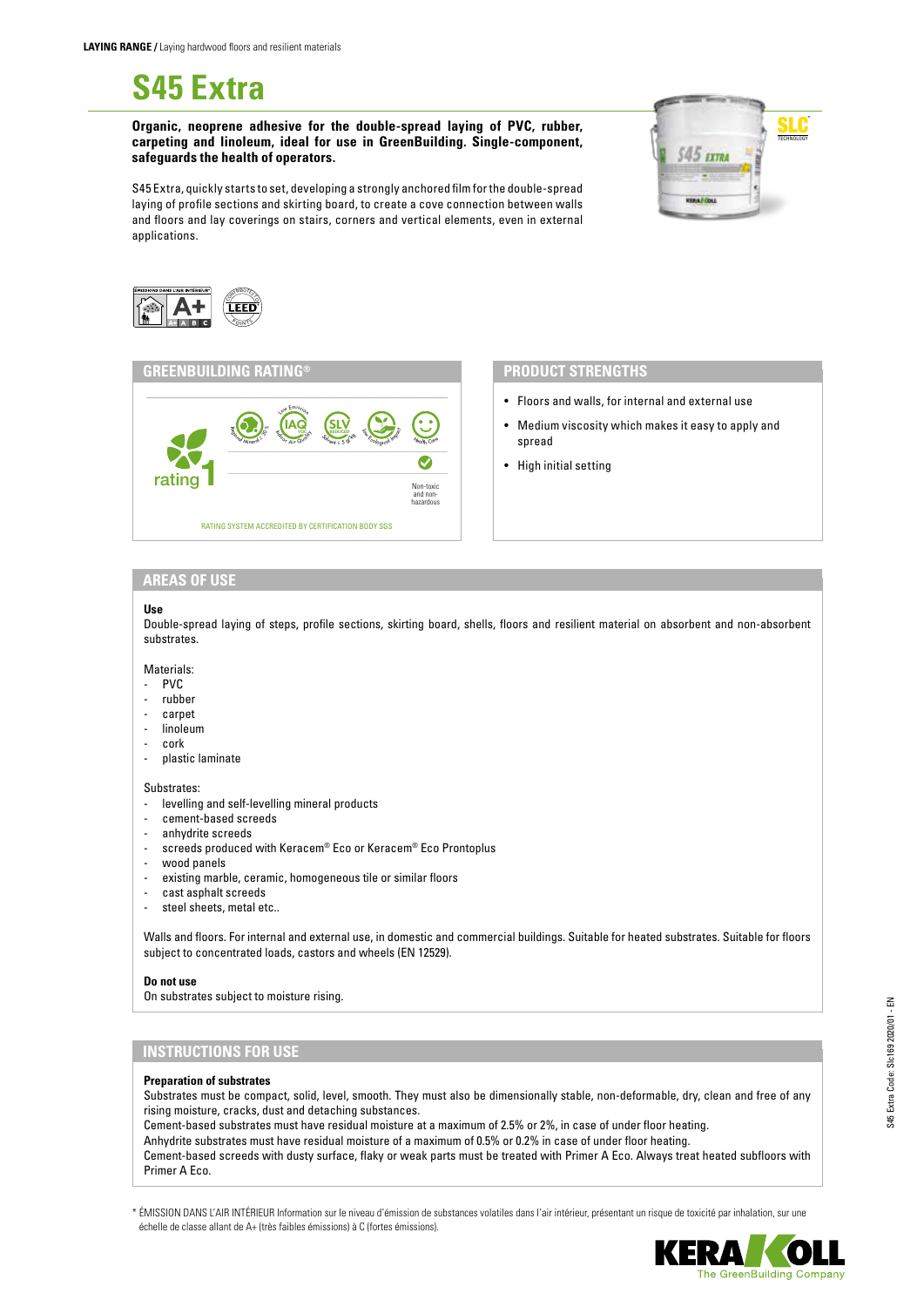## **INSTRUCTIONS FOR USE**

Uneven or excessively rough internal substrates must be adjusted and/or corrected with suitable products such as Keralevel® Eco Ultra, Keratech® Eco, Keratech® Eco Plus or Keralevel® Eco.

Anhydrite substrates must be prepared according to the manufacturer's instructions and treated with Primer A Eco. Cast asphalt, internal substrates must be always treated with Primer A Eco and they must be levelled with suitable products such as Keralevel® Eco Ultra, Keratech® Eco, Keratech® Eco Plus or Keralevel® Eco.

## **Preparation**

The product is ready-to-use. Mix before use.

## **Application**

Apply S45 Extra evenly over the substrate and the rear of the covering using a suitable toothed spreader. Select the spreader tooth size so as to guarantee complete adhesion of the coating, normally spreader no. 1. Be careful to ensure that any remaining dust is incorporated properly. Apply the adhesive to surfaces onto which, after a suitable evaporation time, the coating can be laid on the glue when it is dry but still adhesive. Massage the covering carefully and firmly to make sure it makes full contact with the adhesive layer. Once the coating has been laid and pressed it is not possible to make further adjustments. Protect from direct sunshine while laying and until the adhesive has set completely (approximately 3 days). Bonding of the coatings can be carried out after at least 24 hours.

#### **Cleaning**

Clean all tools immediately with Diluente 01.

## **SPECIAL NOTES**

Do not use at temperatures below +10 °C or in air humidity of more than 75%.

At low temperatures, the adhesive and covering must be allowed to adjust to the local conditions first.

In addition to the above information, installation instructions provided by the manufacturer of the floor coverings used must also be followed, along with the technical sheets applicable to other products mentioned.

# **ABSTRACT**

*substrate.*

*The double-spread laying of steps, profile sections, skirting board, shells, floors and coverings in PVC, rubber, carpet, linoleum, cork, plastic laminate, must be carried out, even for external use, using single-component, organic adhesive, such as S45 Extra by Kerakoll Spa, GreenBuilding Rating® 1. The substrate must be even, smooth, compact, free from any loose debris, clean and cured, and the shrinkage stage already completed. For laying, a*  $\_\_\_$  toothed spreader must be used for an average coverage of  $\approx$   $\_\_\_\_\_$  $q/m^2$ .

| Appearance                        | straw yellow-coloured paste                                               |
|-----------------------------------|---------------------------------------------------------------------------|
| Pack                              | 4 kg buckets                                                              |
| Shelf life                        | $\approx$ 12 months in the original packaging                             |
| Warning                           | Protect from frost, avoid direct exposure to sunlight and sources of heat |
| Dilution                          | ready-to-use. If necessary, with Diluente 01                              |
| Temperature range for application | from +10 $^{\circ}$ C to +30 $^{\circ}$ C                                 |
| Evaporation time                  | $\approx$ 10 min.                                                         |
| Open time                         | $\approx$ 30 min. depending on the amount applied and evaporation time    |
| Foot traffic                      | immediate                                                                 |
| Interval before normal use        | $\approx$ 24 – 48 hrs                                                     |
| Coverage                          | $\approx$ 150 g/m <sup>2</sup> each side                                  |